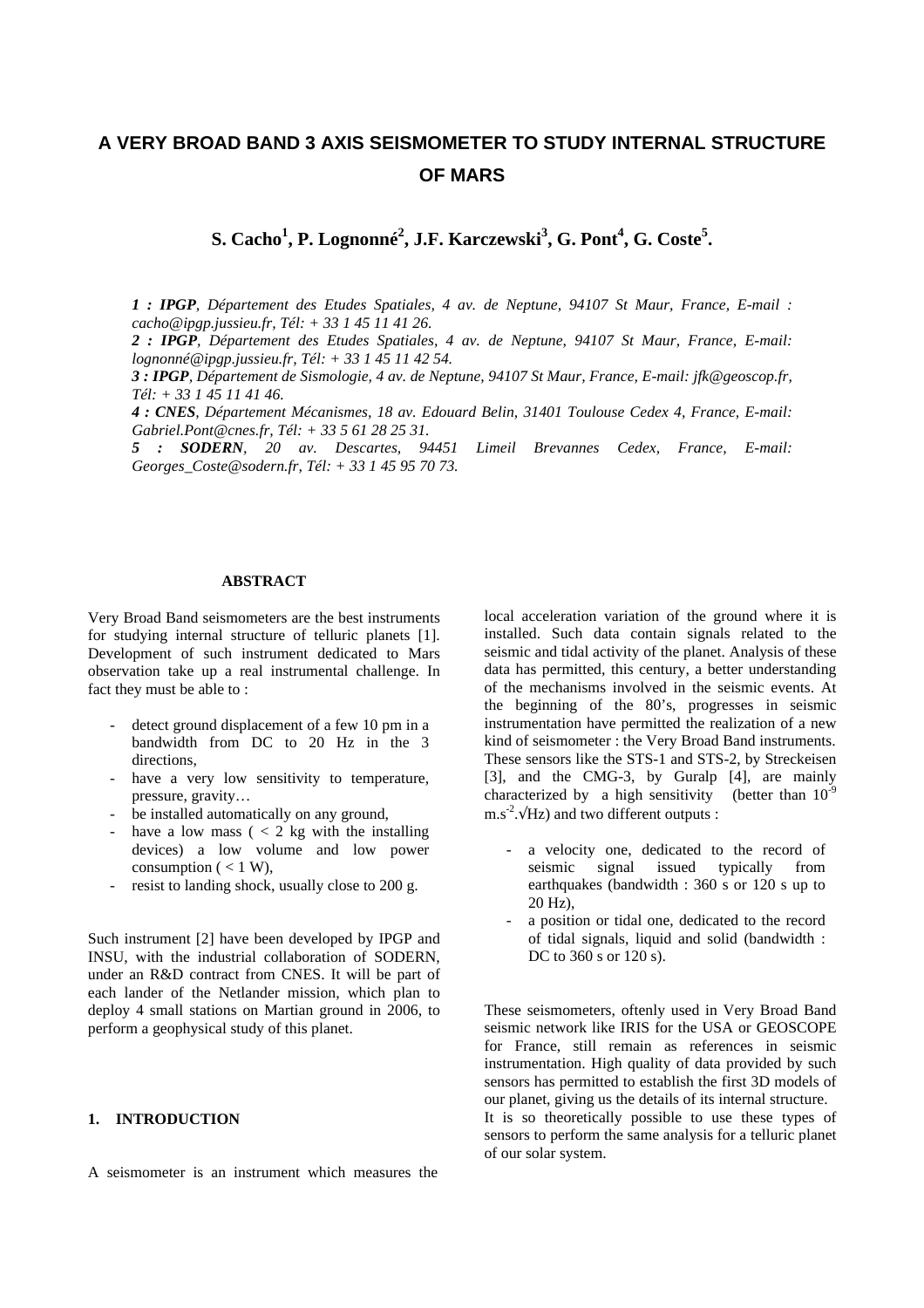Mars is the best candidate for such analysis due to the many similitudes existing between this planet and the Earth, and in consequence due to the many missions programmed toward this destination. Our knowledge about this planet will permit a better understanding of origin and future of the solar system telluric planets. The problem of using VBB terrestrial sensors is :

- they are too heavy (between  $25$  and  $60$  kg).
- they are too much power consuming (between 5 and 10 W),
- they are very sensitive to pressure and temperature,
- they are not very robust,
- they need a human presence to be installed...

In that respect, they have no capability to be used in spatial application. Moreover, Martian seismic activity is expected to be 2 or 3 order of magnitude lower than the Earth one, so their sensitivity for such measurement is problematic.

The challenge we are facing is then : doing better with low mass and volume.

## **2. DESCRIPTION OF THE SENSOR :**

A seismometer is usually composed of two subassemblies : a mechanical one and the electronics.

#### 2.1 : The mechanical subassembly :

The mechanical part consists in fact in a pendulum realized using a spring supporting a mobile mass (Fig. 1). Its function is to convert the acceleration applied on it, into a displacement of its mass.



*Figure 1 : Principe of a vertical seismometer.*

Mathematics equation describing the behavior of such pendulum shows that, in the useful bandwidth : for frequency lower than the resonant frequency, the sensitivity (Eq. 1) is proportional to the mass (*m*) of the mobile part and to the inverse of the spring stiffness (*k*).

$$
S_{f Eq. 1
$$

For terrestrial instruments the best way to reach a high mechanical sensitivity (about  $10^{-2}$  s<sup>2</sup>) is to use a relatively heavy mass, which imply to use spring with an important size. In fact, springs used are subjected to high deformation loading, which requires important volume. That explains the consequent volume and mass necessary for these sensors.

The concept used in our sensor can be called 'inverted tilted pendulum' (Fig. 2).



*Figure 2 : Principe of our 'inverted tilted pendulum'.*

Such disposition permits a higher sensitivity than usual systems for the same mass and volume. The sensitivity of such device becomes, after simplification, for frequencies lower than the resonant frequency :

$$
S_{f Eq. 2
$$

In our inverted tilted concept, described now in a cylindrical reference, (*I*) is the moment of inertia,  $(k_{\theta})$  is the rotational stiffness of the spring,  $(M<sup>t</sup>)$  is the moment of equilibrium and (*a* ) is the tilt of the pendulum. Behavior of this pendulum is very interesting, because we can show than, theoretically, it is possible to have an infinite sensitivity ! In fact the limitation comes from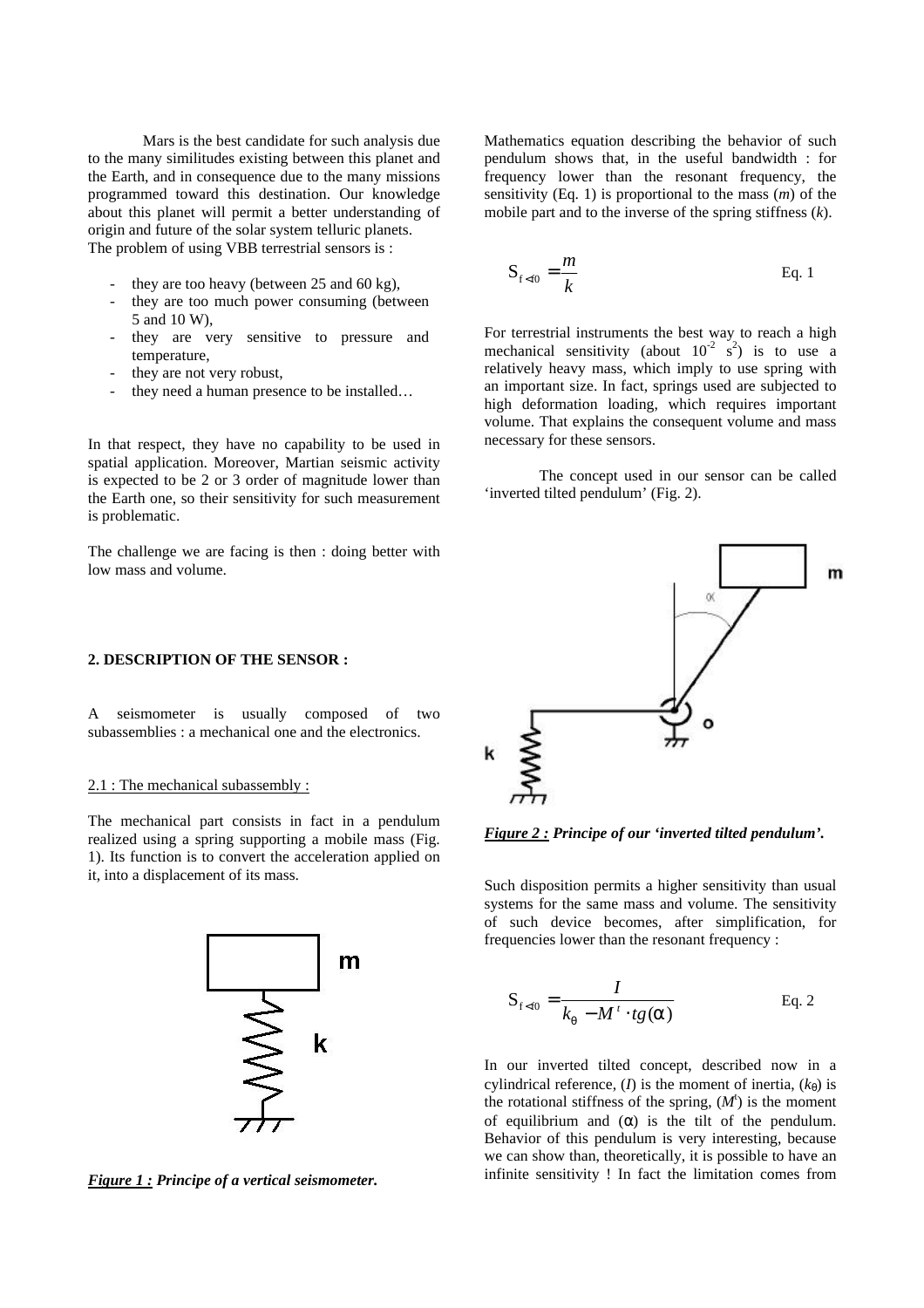the aptitude to adjust the equilibrium of the pendulum when its frequency is getting close to zero.

On our instrument, the spring used is a leaf spring (thickness close to 0.1 mm) permitting to reach a low stiffness in a low volume.

The rotation of the pendulum is allowed in point O by a leaf-cross pivot. This device is constituted of alloy leafs cross-arranged between 2 rigid parts. Optimization of this system permit to use it as a pivot : fixing one of its rigid part, the other one can describe motion located on a circle arc, for small angles. Leaf elasticity is used : such system permits rotation with very low damping.

On the first mock-up realized, the obtained sensitivity is close to  $10^{-3}$  s<sup>2</sup> with a free frequency close to 1.5 Hz.

Damping in this type of pendulum must be considered as an important point. Friction forces acting directly on the pendulum generate damping. Unfortunately these forces produce heat which induces Brownian noise in the structure around its equilibrium position.

For a vertical seismometer we can show [5] that this noise is, expressed in spectral density of acceleration  $(m.s<sup>2</sup>.Hz<sup>-1/2</sup>)$ , related to the mobile mass  $(m)$ , the free period  $(T)$  and the quality factor  $(0)$ :

$$
\Gamma = \sqrt{\frac{10^{-19}}{m \cdot Q \cdot T}}
$$
 Eq. 3

This white noise (spectral density constant in the frequency bandwidth) provides the measurement limitation for the instrument. Our scientific objective for Mars is to reach a resolution better than  $10^{-10}$  m.s<sup>-2</sup>.Hz<sup>-1</sup> <sup>1/2</sup>, which means a  $(m.Q.T)$  product greater than 10.

For a terrestrial instrument this is generally obtained with a free period close to few seconds, a quality factor lower than 50, and a relatively high mass, between 1 kg and 500 kg.

For our spatial instrument, the constraints are different : with a mass lower than 100 g, we can not reach easily high free periods and, the effort must be mainly done on the quality factor. The technology used for the structure is quite monolithic; technology of assembling is specific to assume low dynamic loss. The spring has been designed to reach a high (*Q)*, looking to the loads applied and to specific heat treatments.

The specific  $(0)$  of the pendulum, reached for vacuum close to  $10^{-3}$  mbar is higher than 1000. As the main structure has been designed to offer a minimum of viscous damping in the air, it is still possible to reach (*O*) value higher than 100 for a vacuum near to  $10^{-1}$ mbar, not so difficult to obtain and maintain.

Thermal properties of the pendulum are an important problem too, when you want to measure displacements close to a few tenth of picometers. Thermal drifts of the structure and thermal variation of mechanical properties produce variation on the equilibrium of the pendulum. Efforts have been made in the materials choice (titanium), in the main strucutre geometry (optimized using finite element software) and in the spring behavior. The thermo-mechanical properties of the spring have been adjusted by heat treatments to compensate the thermal drifts of the mobile aggregate. Such concept permits to reach a thermal sensitivity lower than  $0.1 \mu m/K$ .



*Figure 3 : Main titanium part of the structure optimized to reach high mechanical properties, low viscous damping in the air and low thermal drifts. Dimensions : 7 cm x 3 cm, mass : 12 g.*

An equilibrium mechanism has been designed to balance the instrument. Sensors sensitivity used for the displacement measurement of the mobile mass requires to adjust the equilibrium of the pendulum with an accuracy of about 2  $\mu$ m. This requirement is not so trivial taking into account the fact that our instrument must be able to operate in many areas of Mars, at various altitudes (meaning various gravity's). This function is realized using a micro-motor with a high ratio gear box coupled to a high precision screw on which is mounted a small mass screw nut with take up clearance. The reached positioning accuracy is around 1 µm.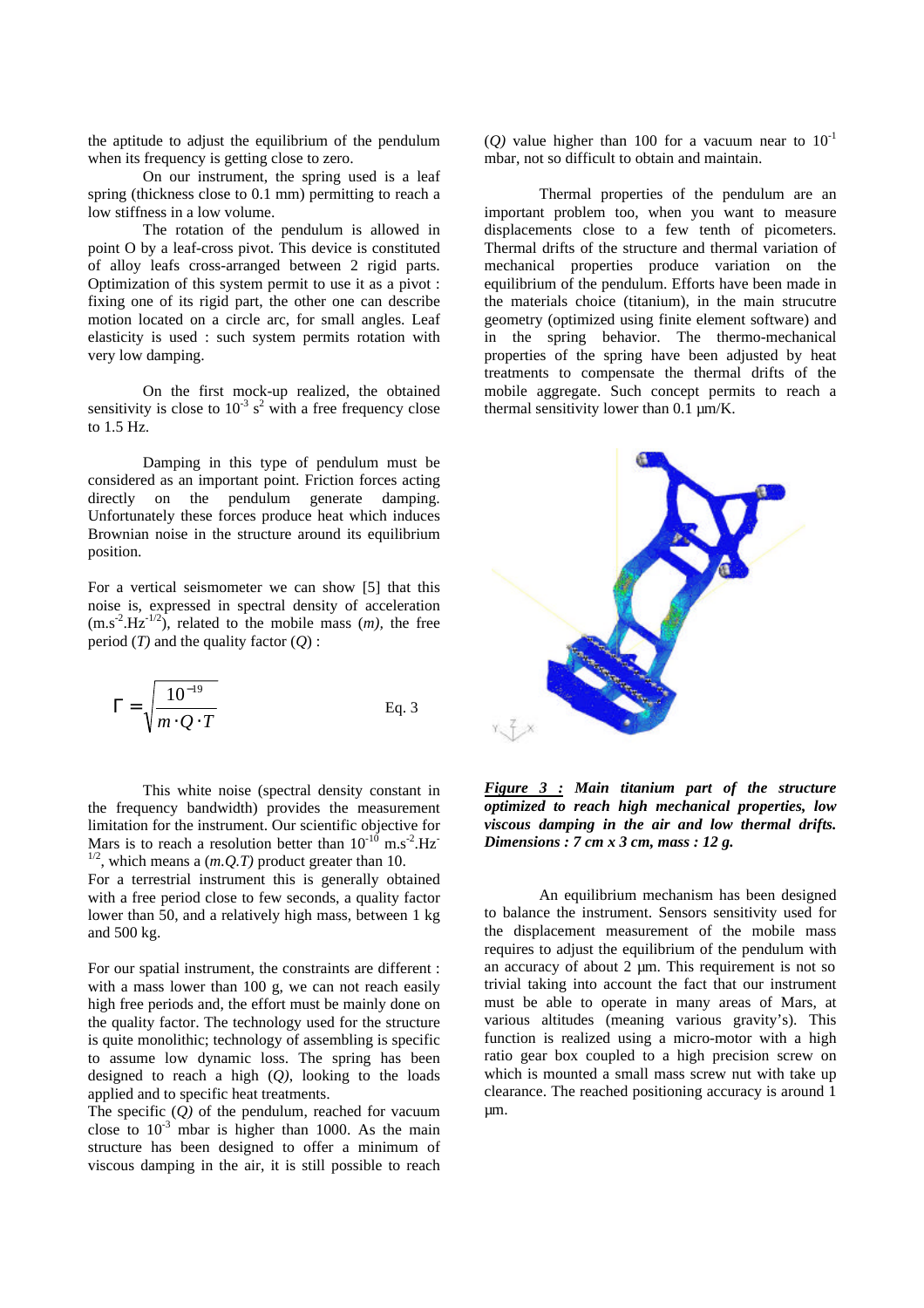#### 2.2 : The electronics :

The displacement measurement will be done by two independent transducers :

- − an Oscillating Cavity Sensor (OCS), producing a digital tidal output  $(f < 10^{-3}$  Hz), with a dynamic range of 32 bits;
- − a Differential Capacity Sensor (DCS), providing an analogue long period seismic output  $(10^{-3}$ –10 Hz), with a dynamic range of 140 dB (with a spectral noise close to 1  $pm/Hz^{1/2}$  at 1 Hz).

Feedback, necessary for a such high (*Q)* and sensitive instrument, is performed with both sensors, in order to reduce the mechanical re-centring and to provide the ideally continuous record necessary for tidal analysis. The OCS contributes to the digital part, to prevent long period drifts, and the DCS contributes to the analogue part, permitting an adjustment of the gain, of the instrument stability and of the resonance peak.





Pressure and temperature will be recorded with high resolution ( $\mu$ b and  $\mu$ K) in order to remove their influence on the seismic signal.

#### 2.3 : Mock-up realized :

Three sensors, respecting the concept presented just above, were realized in 1997 with SODERN participation, to obtain a complete three-axis sensor.



*Figure 5 : Mock-up of one axis sensor realized in 1997.*

## **3. FIRST RESULTS :**

Tests have been made using the mock-up realized. We have used an STS-2 as a reference terrestrial seismometer.

Results are very encouraging, because this first mock-up shows performances close to the STS-2, with a (*m.Q.T)* product close to 15 (STS-2 value is around 10).



*Figure 6* : *Quake occurred in Afghanistan, recorded by an STS-2 and by the VBB mock-up, on May 30, 1998. The signal was recorded in a seismic vault, in Saint-Maur, France. The quake has a magnitude of 6.9. The STS-2 outputs were used to compute the oblique output compared to the mock-up signal. Note however that the breadboard was operating without*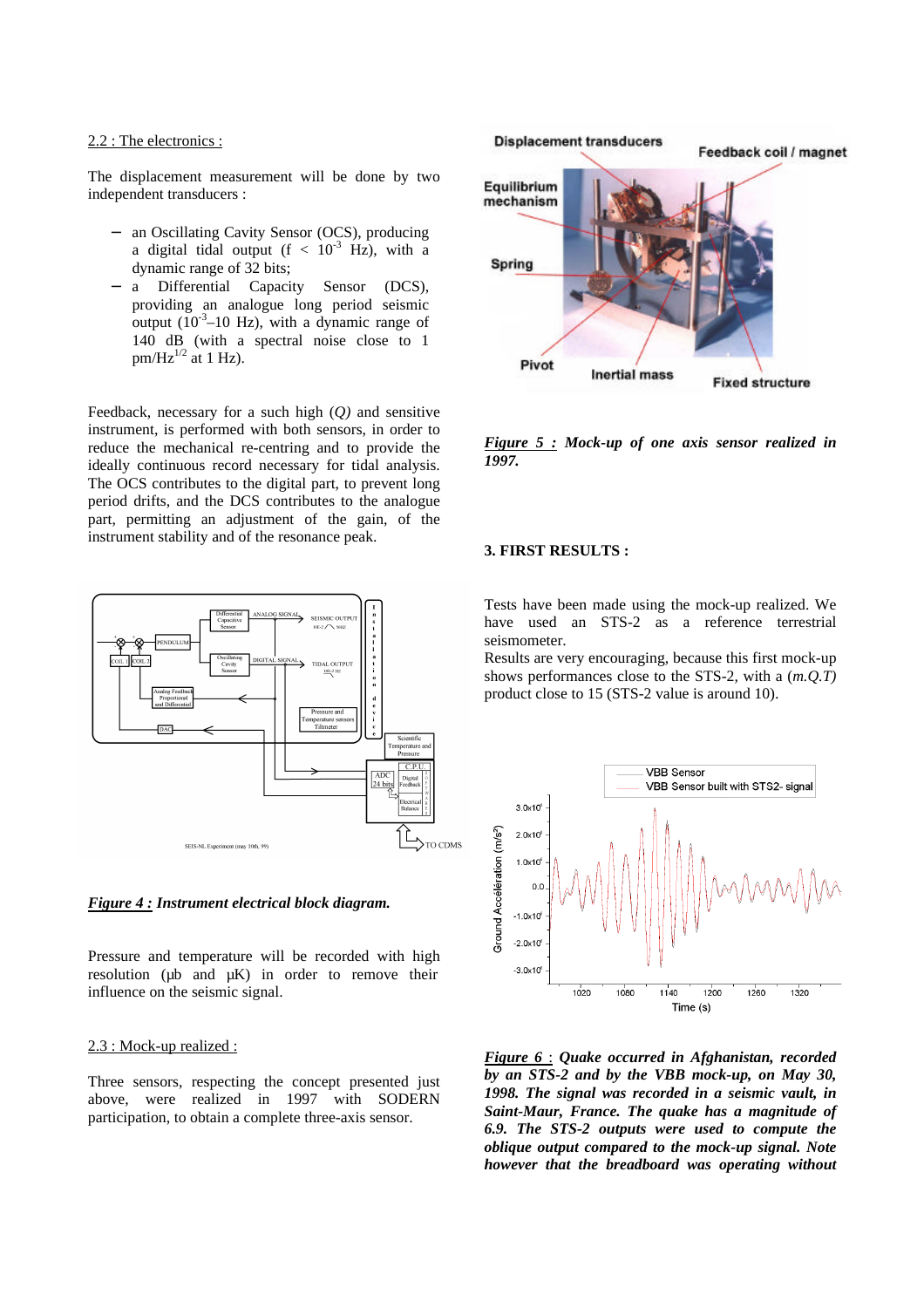*feedback and a slightly different place than the STS-2, which may explain the small differences between the two signals.*

The actual performances make our instrument a terrestrial good one. Martian objective implies a minimum of one order of magnitude improvement. For the future we plan to reach such performances looking at a modified design, in which the pivot and the spring will be differently loaded to have a better sensitivity.

## **4. NETLANDER INTEGRATION :**

The instrument, which will be integrated on the Netlander, will be composed of two-tilted axis providing, after recombination, data of one horizontal axis and one vertical axis. The limitation to two axis is related to the size of the lander. However the use of a micro-seismometer provided by JPL for the second "missing" horizontal component allows the measurement of all three axis signals.

All these sensors plus the proximity electronic take place in an evacuated sphere of 13cm diameter (Fig. 7).



*Figure 7* : *Side view of the evacuated sphere with the 2 VBB axis and the JPL micro-seismometer. Sphere diameter : 13 cm.*

This sphere can be levelled and is supported by 3 small passive feet in parallel with a larger active one.

This aggregate will be locked on the lander by 4 equatorial finger devices. All mechanisms will be designed to support a landing shock of 200 g - 20 ms.



*Figure 8* : *Installation scenario of the seismometer. Objective is to uncouple the instrument from the lander and to assume a correct coupling with the ground.*

The seismometer deployment (Fig. 8) will start with the descent of the main foot. This device is a penetrating spike with an electro-mechanical hammer, with a design originating from the ROSETTA- MUPUS spike. This spike will anchor the sensor to the ground using the lander as a reaction mass. In order to minimise the power, this stage will be done over a few hours. If the ground is not encountered (e.g., if a hole is under the lander) or in case of problem, the seismometer will stay coupled to the lander.

After the successful penetration of the foot, the seismometer will be unlocked and will fall along the main foot until the three small feet contact the ground. The sphere containing the sensor will then be levelled automatically (with an accuracy of a few fraction of degree), and locked.

The system used for the seismometer deployment, even if not comparable with a full robotic or human installation, is therefore expected to provide a good installation. The influence of the lander on the seismometer will be minimised due to the enhanced decoupling and coupling with ground at high frequency (f > 10 Hz). Finally, the lander will act as a thermal and wind shield for the instrument. This system will be designed to work for lander tilted up to about 30°.

The mass of the sensor head is about 700 g. Total mass of the experiment, including locking, leveling, deployment devices and electronics is about 1.9 kg.

Total power consumption is about 500 mW.

The first subassembly, the sensor, levelling system, installation system, locking mechanism and